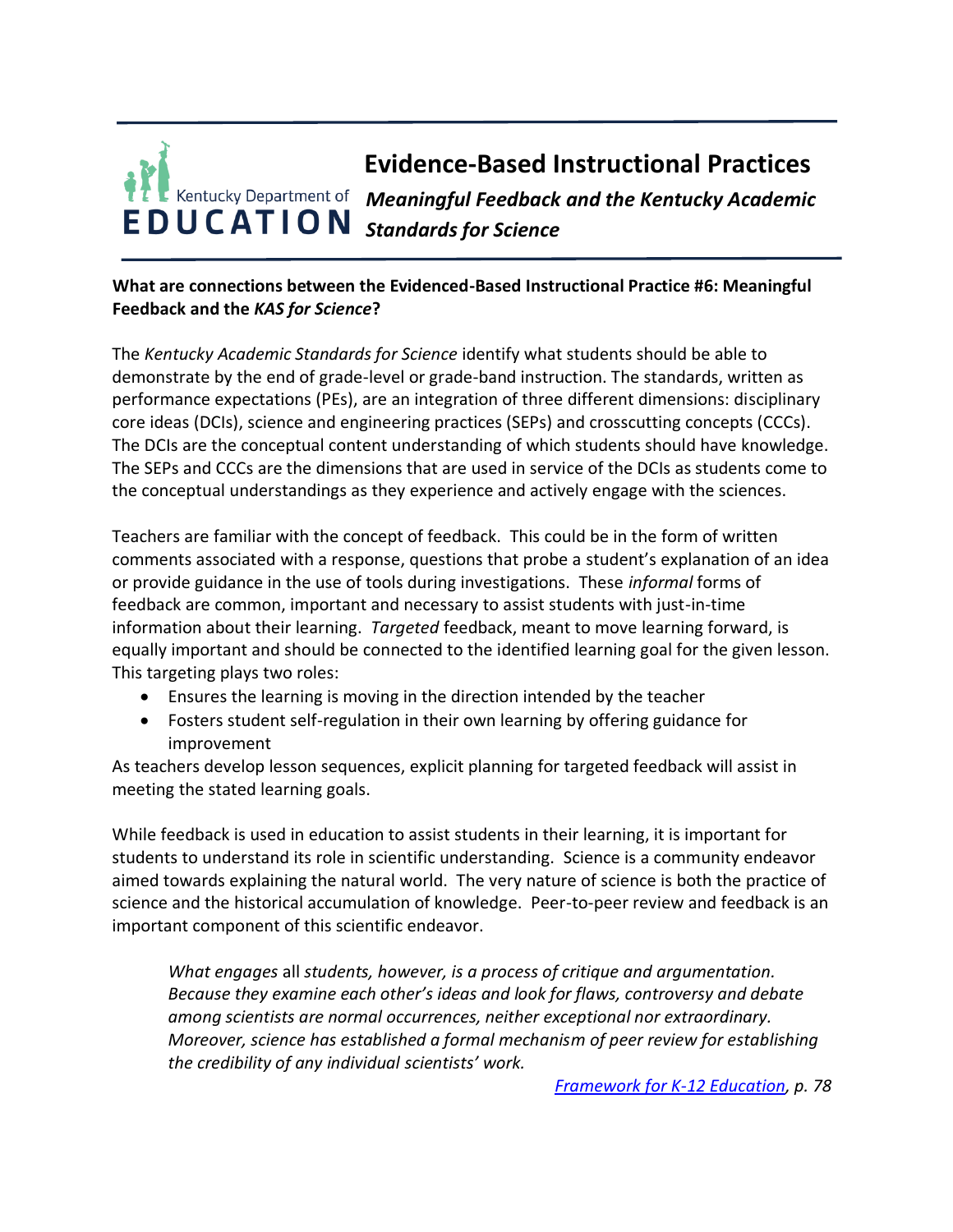Science is figuring out the natural and designed world. This sensemaking occurs as students utilize the SEPs and CCC as they come to understand, and use, the DCIs. As stated in the quote above, science is not cut-and-dry, but requires active discussion and questioning among individuals in order for consensus understanding to occur. As students work to understand and explain the phenomenon being investigated, or problem being solved, they should be provided opportunities to collaboratively analyze and critique current understanding.

This *peer review and engagement* are important components of the nature of science. For example, the SEP Engaging in Argument from Evidence has students critique one another's "explanation, procedures, models and questions." Students interacting with one another and offering critiques of peer scientific arguments contribute to deeper understanding of the concepts related to the phenomenon.

## **What are planning considerations for the successful implementation of the Evidenced-Based Instructional Practice #6: Meaningful Feedback to ensure that all students have equitable access and opportunity to learn the standards contained in the** *KAS for Science?*

- Classroom culture is conducive for feedback
	- o What norms are in place that allow for constructive critique and discussion?
- Teachers utilize the formative assessment process
	- $\circ$  Where in the lesson sequence should feedback be strategically provided?
	- $\circ$  Are students aware of the learning goals and success criteria associated with the lesson?
	- $\circ$  Where will the teacher strategically design opportunities in which students may self-assess their learning related to the learning goals? Where may teachers need to receive feedback from students to understand how the learning is progressing?
	- o Are learning goals written to meet the intent of the KAS for Science? Are tasks designed to meet these learning goals?
- Students actively engage in peer-to-peer critique and feedback.
	- $\circ$  When are opportune times within lessons where students may critique one another's work?
	- o What supports might be necessary to help students engage in critical critique?

## **What strategies and resources can support the implementation of Evidence-Based Instructional Practice #6: Meaningful Feedback within the** *KAS for Science?*

• For information about developing a classroom climate conducive for questioning, see the Kentucky Department of Education (KDE) resource [EBIP 1: Establishing the](https://kystandards.org/standards-resources/pl-mods/evidence-based-instructional-practices-ebips/) [Learning Environment](https://kystandards.org/standards-resources/pl-mods/evidence-based-instructional-practices-ebips/)